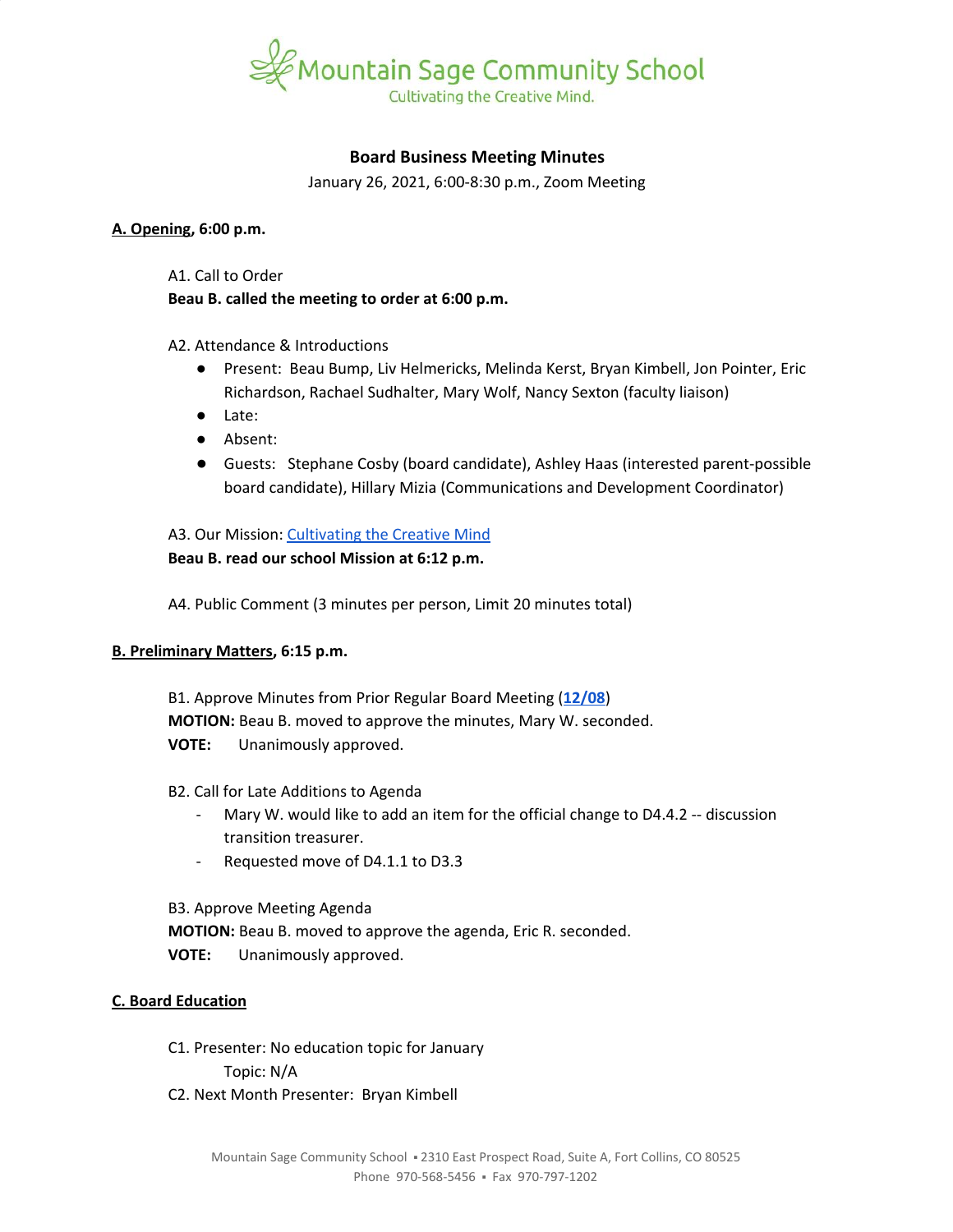

Topic: TBD

#### **D. Regular Business, 6:18 p.m.**

D1. Consent Agenda (Confirm Consent Designation)

D1.1 Policy Review (i.e. no discussion, if item pulled move to bottom of D):

- D1.1.1 School Policies: [GCKAA,](https://docs.google.com/document/d/1Merv1El9rhyfwYMXGs8uSGLrXBBh4bO79vgPTclIKW4) [GCQC/GCQD](https://docs.google.com/document/d/1D6Iny5P4TJOC1MrB8k0ZQvLsrddkCSKXYFmPRUw2HMo/edit)
- D1.1.2 Board Policies: [EL2.0](https://docs.google.com/document/d/1c0o8Bnu1HYiTBbFgIwpmzyxhRvPehIWJNSWBV5DKs9g), [EL2.1](https://docs.google.com/document/d/1w25gIwhGuojg0LtinVdvX2LcxLWfwRN4pTFPHZ3NNXc)
- **MOTION:** Mary W. moved to approve the policies on the consent agenda, Bryan K . seconded.
- **VOTE:** Unanimously approved.
- D2. Review [Strategic](https://docs.google.com/spreadsheets/d/1ZcsDhIjaJBoVOI2OMPaYkghgZi_yR7rn31ELgbvqf3E/view) Plan
- D3. School Director's Report 6:22pm
	- Main Update
		- Transition to Phase 3 learning
			- Liv H: It's still very new
			- Liv H: Student, staff, and teacher feedback seems overwhelmingly positive so far, though it is a significant transition so there are a lot of things and emotions.
			- Liv H: As one might expect there is still some nervousness about COVID, but everyone has been compliant with the additional measures put in place.
			- Liv H: Challenging that teachers are now teaching differently for a 3rd time this year.
			- Liv H: There is a feeling of community, that we are all in this together.
			- Beau: Son ecstatic with the return to school. I am pleased with how the school has handled the difficult topic of remote vs. in-person and corresponding benefits/risks/challenges. CDC guidance released today supports current phase at MSCS.
			- Bryan K: His children are also really glad to be back in person. They hate the COVID aspects of it. Obviously the use of technology isn't what they sought out when they chose a Waldorf school, but they are dealing with it.
			- Mary W: Son sad that he can't interact with his friends the same. Looking forward to seeing how he develops by having assistance in person. Really appreciative for that. Her other son is happy as can be and loves his teacher.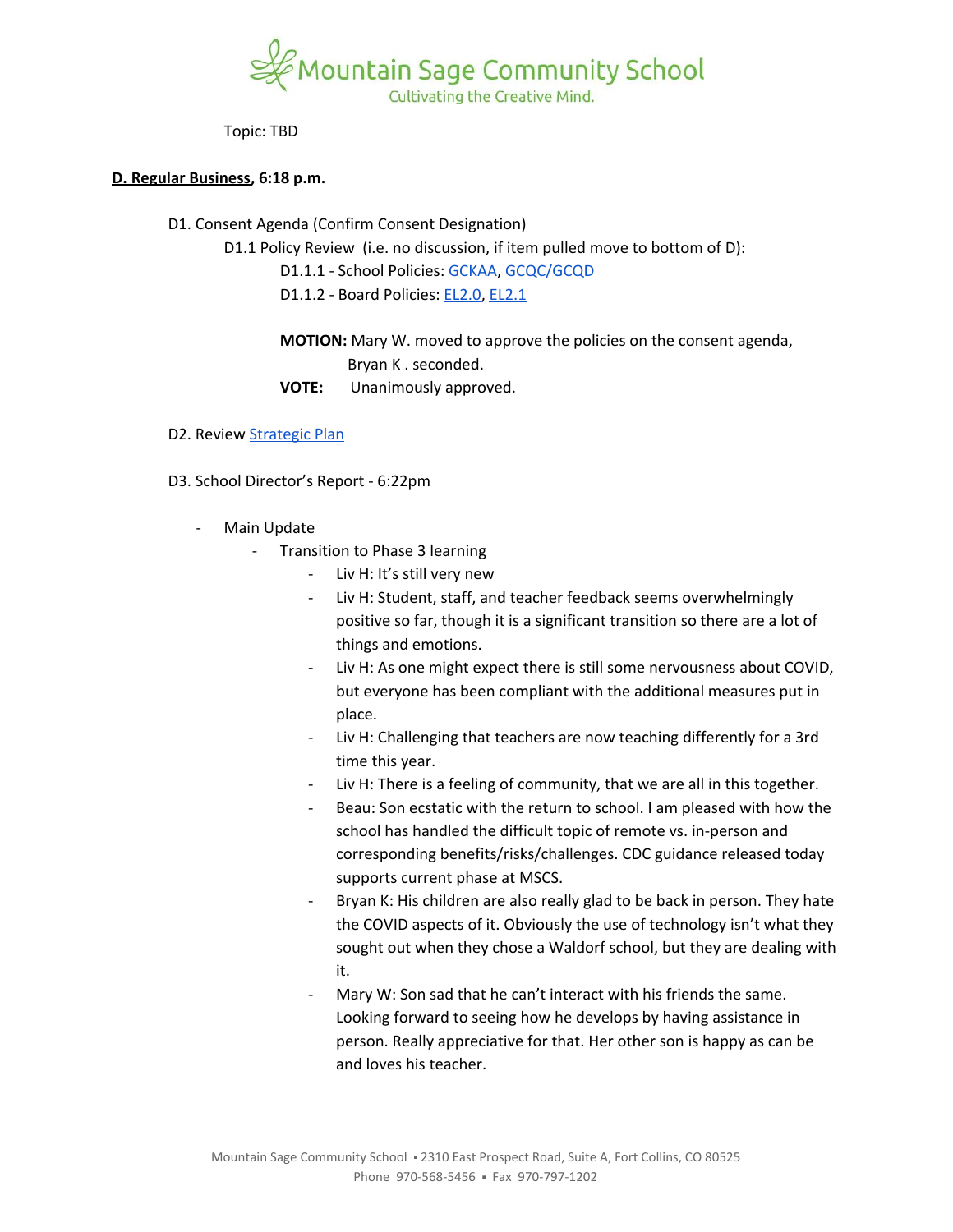

- Rachael S: Glad her son is able to be back at school, and the reduced size has not been a problem.
- Melinda: Her grandkids have been relaxed about the change and excited to be back. Want to give credit to all the preparation by the school to make the transition as easy as possible.
- Eric R: Son wanting to know how soon we can go to phase. Interested to know how enrollment is going.
- Liv H: Enrollment
	- Just finished open enrollment and the lottery.
	- Not much of a wait list on dual-track classes, but waitlists for the single-track classes.
	- Good retention for existing families, but there is always some attrition especially since the earlier part of COVID.
	- The enrollment did not include a question about MSV (Virtual) so we do not have numbers to know what percentage of new families are interested in virtual.
	- Nancy: Hear that enrollment is down across the state.
- COVID
	- Access to KN95 masks is good.
	- Working with Larimer County Health Department.
	- Feel like all their preparations have put them in a good place.
	- Beau: How is the new Swivl technology working?
		- Liv: The Swivl technology only arrived last week so they are still working on leveraging that tech. It is still early and there are growing pains.
		- Liv: Some teachers feel divided in their energy to serve all of their students through various methodologies.
	- Liv: Our teachers have taken the continual change and have done an admirable job. Our teachers are awesome.
	- Bryan: What is the status of vaccinations for teachers and staff
		- Liv: Last she heard it could be available in February
		- Liv: Our organization is signed up.
		- Mary: Heard from the health department that vaccination availability may take longer (into March or April).
	- Liv H: No quarantines so far, but we do have isolation rooms ready.
	- Liv H: Front-gate checks in place to try and keep it that way.
- Health & Safety
	- Hired a 32 hr/wk health technician Ms. Dulany.
	- Health tech Ms. Dulany and Stephanie Powers working together
	- New school nurse starting in March
- Staff
	- Hired 5 new staff members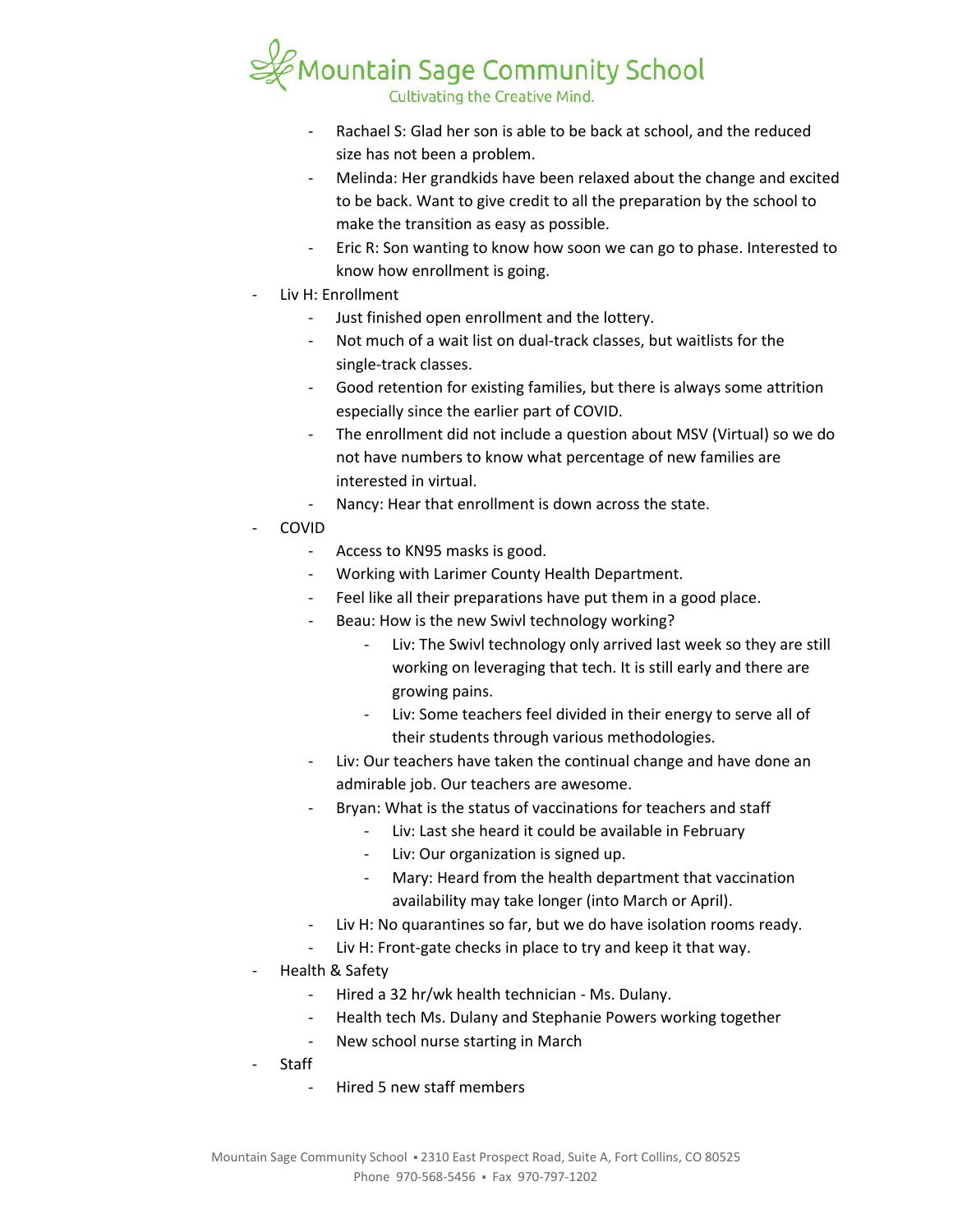

- New health tech Sheridan
- 2 new Paras Maria and Jennifer
- Kindergarten Assistant Anthony
- Custodian Carolina
- Some shifts of staff/roles between semesters
	- Hybrid with two teachers teaching from home with an assistant in the classroom to assist.
- Staff surveys are in, so starting to look at what the coming year will look like.
- Program Updates
	- Homeschool enrichment and MSV is still evolving
	- Due to COVID and remote learning enrollment in homeschool enrichment has really dropped.
	- Take stock, understand where interest is, and start to explore the intersection of these to see where to best apply our resources.
- Safety Drills
	- Will need to look different due to circumstances with COVID.
	- Will get information out to the community
- Community Engagement
	- Parent Circle: Has been quiet. It's usually a quiet part of the year
	- Inspiration Friday events have been well received.
- Instructional Hours
	- Some of the requirements have been in flux (exceptions have been made).
	- Next year there could be changes
- **Reauthorization** 
	- AI for Beau: Include Re-Auth./renew charter as discussion item on future Board meeting agendas, also on retreat agendas
	- Previous reauthorization was in 2018.
	- We should begin working on the process next year.
- **Facilities** 
	- Getting back into the school space again it is definitely cozy.
- Misc
	- Jody Swigris was nominated through Townsquare Media for a Teacher Tuesday award! So go vote for her!
- D3.1 MAPS testing results
	- Math not reaching the kind of growth we are hoping for. It seems like the circumstances around COVID have been a factor.
	- Beau: How is the MAPS data used? Does it help drive specific plans for students?
		- Liv: Yes, we do use that data to help improve instruction and know what support kids need.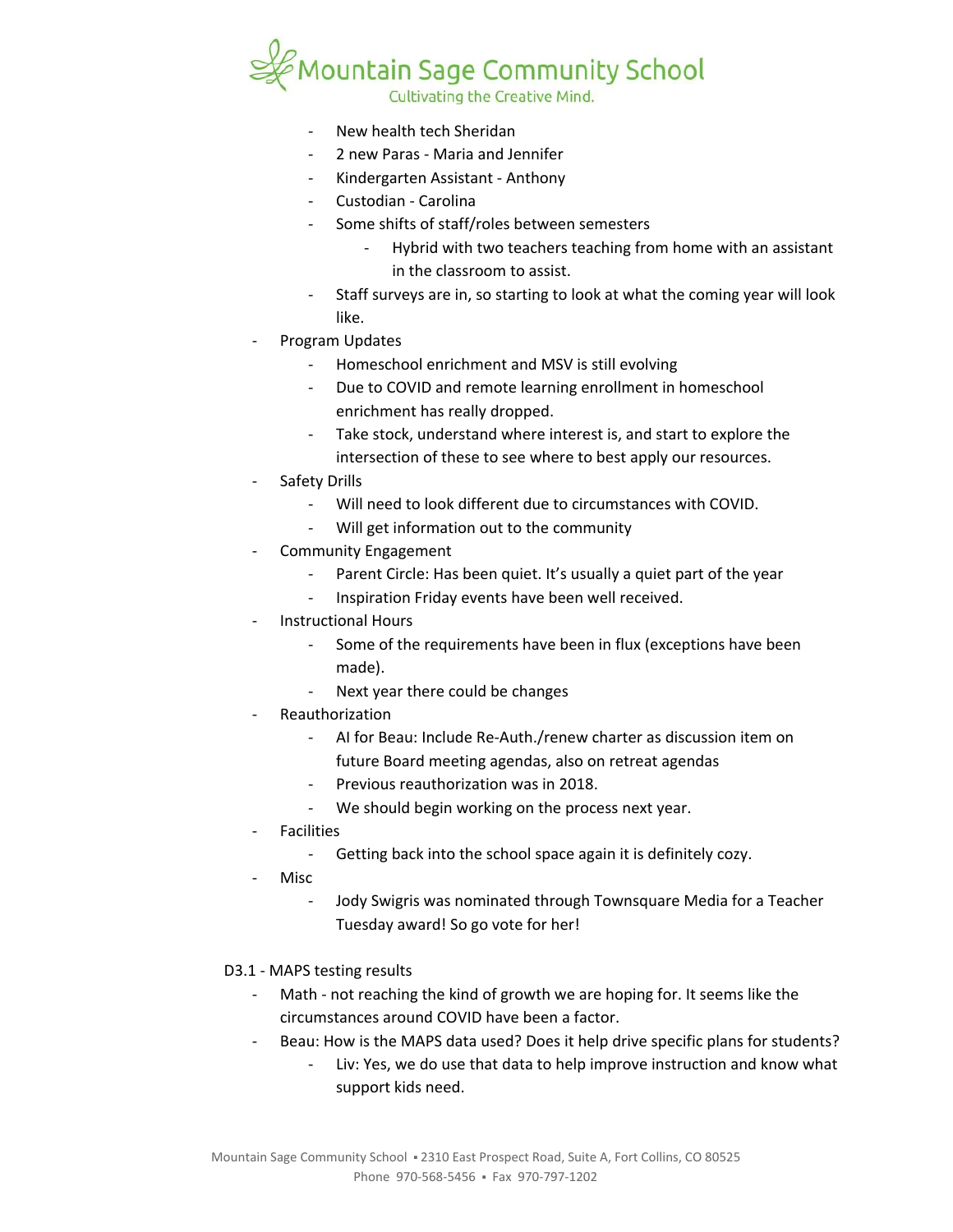

- Last year they began to look at Advanced Learning Plans for students with aptitude in specific areas. Looking at how to use Enrich to help with that process.
- Typically if a student is performing at >95% across a variety of data points.
- D3.2 Potential Fundraiser
	- Our mini-bus fundraiser was obviously put to the side with the impact of COVID on fundraisers.
	- Hillary and Liv have been discussing if our community is even at a point where a fundraiser makes sense?
	- Hillary doesn't have the bandwidth herself to manage a fundraiser.
	- Wondering if the Board would be interested in holding a fundraiser this Spring?
		- Seeing how there is not a lot of visibility for what the Board does, would it be an opportunity for the Board to get some additional visibility?
		- Nancy: What about the donations we collected previously for the mini-bus campaign?
			- Eric R: We would need to re-approach the people and organizations that donated those items. Some businesses may no longer be in business. We also need to confirm if people are ok with us using donated items or services towards a different fundraising campaign.
		- Ashley: Is there a specific purpose for a fundraiser, or is it just for fundraising in general?
			- Hillary: There have been a lot of additional expenses, but
		- Nancy: Riversong did their fundraiser this year completely virtually and had their best year yet. Maybe some people are waiting to be asked, and may not be in a situation to give.
		- Eric: Would have to get back into it to really think about what kind of fundraiser might make sense and the effort involved.
		- Bryan: For auctions they have always been interested in some of the unique items/services created/provided by our community.
	- If we are interested in a board-driven fundraiser we need to determine that by our next regular board meeting.

# D3.3 - Charter School Board Training: Title IX and Equity [Compliance](https://coloradoleague.org/events/EventDetails.aspx?id=1456548&group=)

- The effort to navigate this independently could be substantial.
- We do not have a waiver.
- Reached out to PSD to determine if our staff are covered and having a conversation with them about that. It could be helpful to partner with PSD.

Break 7:28pm - 7:35pm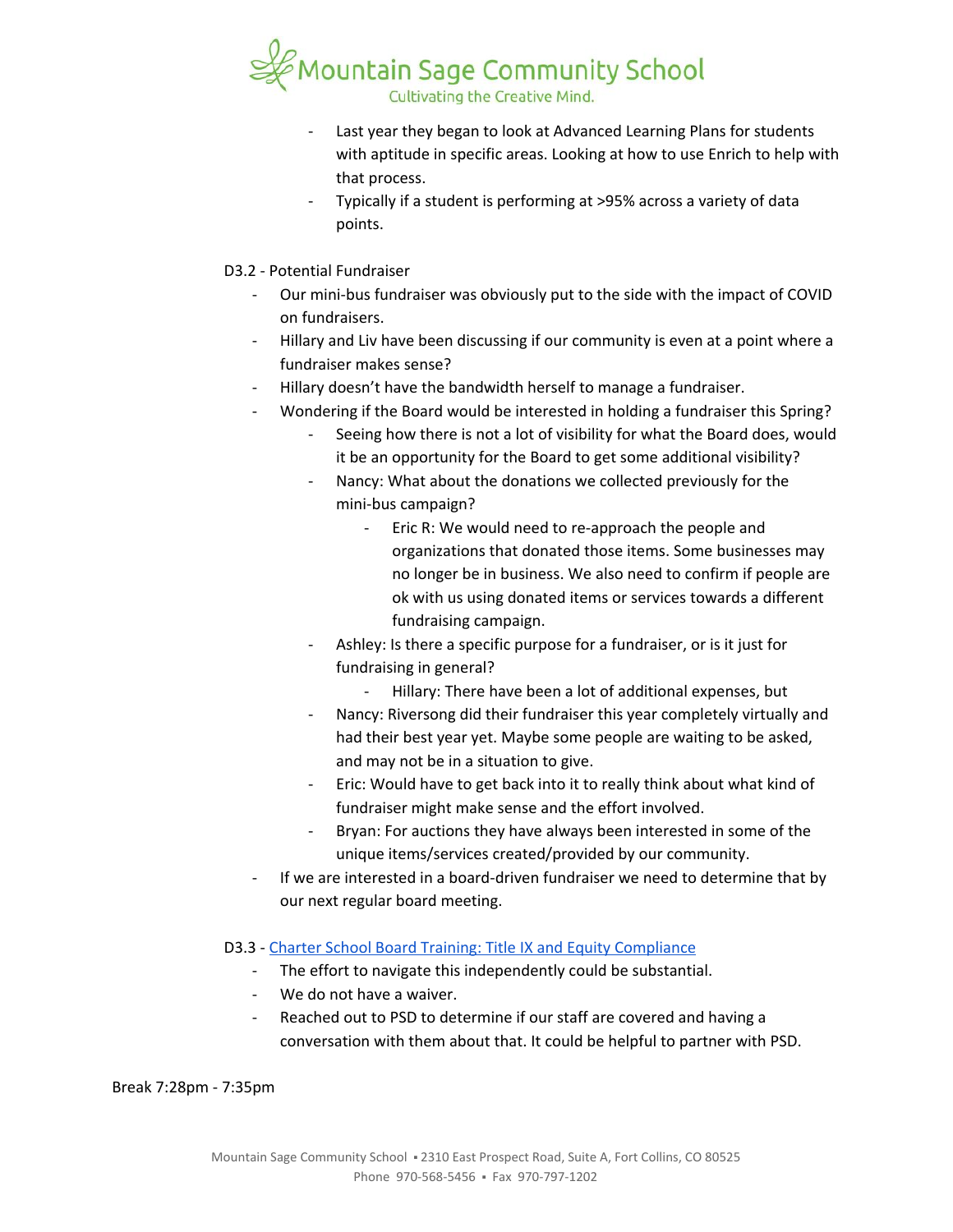

#### D4. Committee Updates

- D4.1 Finance Committee Update ([report\)](https://docs.google.com/document/d/1YbOHV97W7w-e7jcmfeCuCcPEQ3O1hOGawXdcEvRq2qI/edit?usp=sharing)
	- D4.4.1 Transition of officer position for Treasurer
- D4.2 Facilities Committee (Committee still on hold. No updates.<sup>1</sup>)
- D4.3 School Accountability Committee Update
	- We did not take the CMAS tests this past Spring, and it is possible they will not be doing them again this year.
	- Earliest determination would be late February regarding recommendations for CMAS testing (different areas of Math versus Language Arts, etc).
	- Next SAC committee meeting 1/27

D4.3.1 - Role and requirements of SAC (committee [information](https://docs.google.com/document/d/1XPiPPTSAor0w8JvfkBDLc8u17RggByMYB7QxpYnS2C0))

- Membership, quarterly meetings, minutes, survey's, reporting, recommendations.
- D4.4 Logistics Committee Update [\(report\)](https://docs.google.com/document/d/1B1Gm8Gb3dlSxrRFFSD8fTZ2Wx3dbzedSeDZzYLCTwoM)
	- Beau: Feel that there is no need for an additional survey this year as we have already been doing a quarterly survey.
		- Melinda: Agree with Beau
		- Eric: Agree with Beau
		- No objections.
	- Melinda: The survey would be a good topic for one of our retreats.
		- D4.4.1 Board Member Candidate Stephanie Cosby Q&A
- D4.5 Policy Discussion
	- D4.5.1 Approve location for posting meeting info:

<https://www.mountainsage.org/about-us/governance/>

- **MOTION:** Bryan K. moved to approve the location to be used for the posting of meeting information in 2021, Melinda. seconded.
- **VOTE:** Unanimously approved.
- D4.5.2 PSD Policy Updates (10/13 12/30/2020, 15 meetings):
	- D4.5.2.1 MSCS Remote Learning Grant Application approved [11/10](https://www.psdschools.org/sites/default/files/PSD/board_education/BOE%20Meeting%20Minutes/2020-21%20Meeting%20Minutes/11.10.20%20Meeting%20minutes%20-%20FINAL.pdf)
	- D4.5.2.2 PSD Resolution Revised Graduation Requirements [11/10](https://www.psdschools.org/sites/default/files/PSD/board_education/BOE%20Meeting%20Minutes/2020-21%20Meeting%20Minutes/11.10.20%20Meeting%20minutes%20-%20FINAL.pdf)
	- D4.5.2.3 **PSD Resolution** Priority Vaccination for Teachers/Staff [11/24](http://psdschools.org/sites/default/files/PSD/board_education/BOE%20Meeting%20Minutes/2020-21%20Meeting%20Minutes/11.24.20%20Meeting%20minutes%20-%20FINAL.pdf)
	- D4.5.2.4 Per [GP3.6](https://www.psdschools.org/sites/default/files/PSD/board_education/Policies/2020-2021/GP%203.6%20incl%20Committee%20Representatives%20Nov%202020.pdf) Board Committee Assignments updated [11/24](http://psdschools.org/sites/default/files/PSD/board_education/BOE%20Meeting%20Minutes/2020-21%20Meeting%20Minutes/11.24.20%20Meeting%20minutes%20-%20FINAL.pdf)
	- D4.5.2.5 MSCS Safe Schools Reopening Grant Application approval [12/8](https://www.psdschools.org/sites/default/files/PSD/board_education/BOE%20Meeting%20Minutes/2020-21%20Meeting%20Minutes/12.8.20%20Meeting%20minutes%20-%20FINAL.pdf)

<sup>&</sup>lt;sup>1</sup> Please see past Facilities Committee [report](https://drive.google.com/file/d/1540MBFX75TZuJkqn_bNtGfqBp400VcC4/view?usp=sharing)s such as the  $\frac{9}{22}$  report for more background information.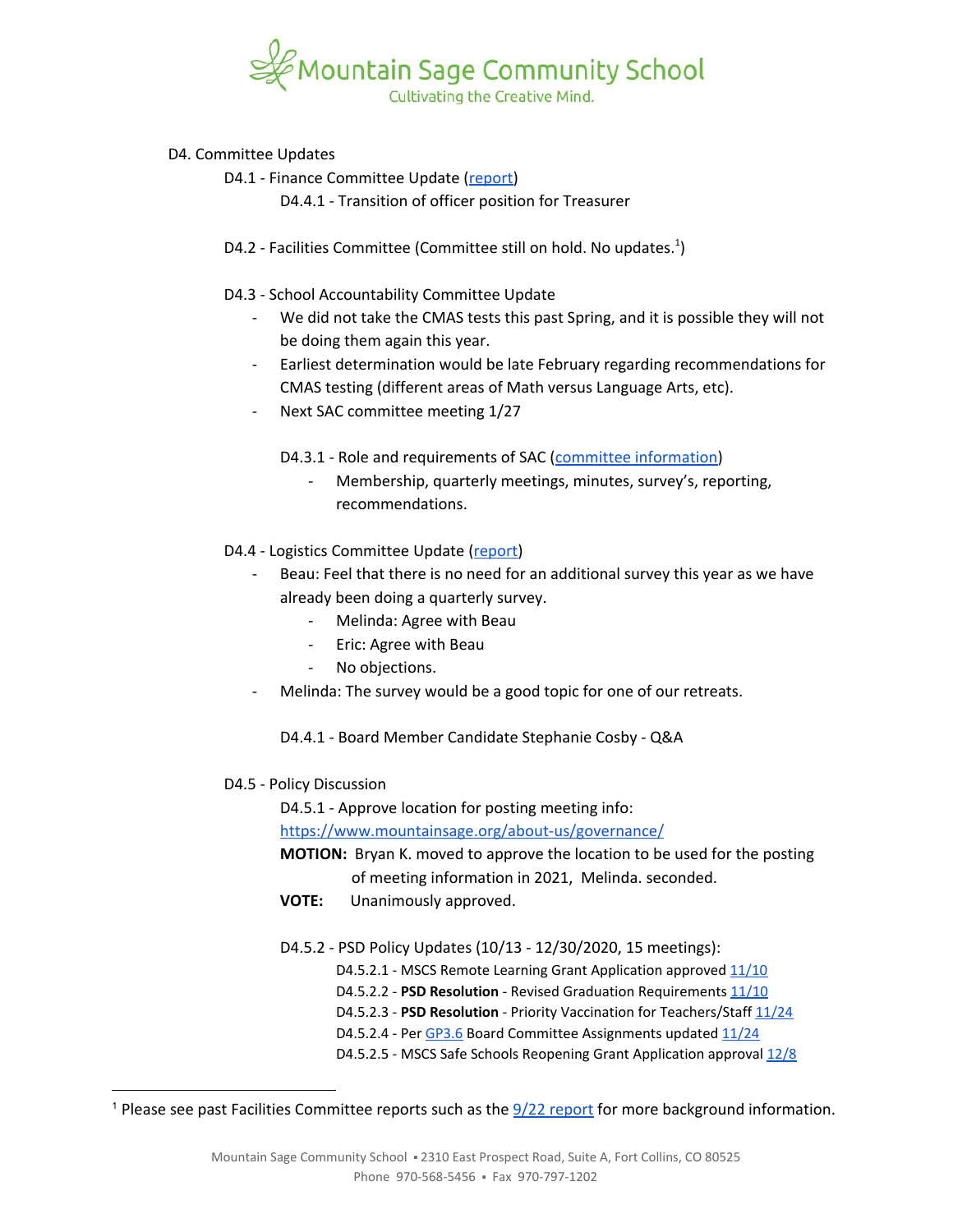

Cultivating the Creative Mind.

- D4.5.2.6 CDoE EASI District-led Grant [12/8](https://www.psdschools.org/sites/default/files/PSD/board_education/BOE%20Meeting%20Minutes/2020-21%20Meeting%20Minutes/12.8.20%20Meeting%20minutes%20-%20FINAL.pdf)
- D4.5.2.7 **Policy** [FF](https://www.psdschools.org/sites/default/files/PSD/policies/FF.pdf) Naming District Sites and Facilities Adopted [12/8](https://www.psdschools.org/sites/default/files/PSD/board_education/BOE%20Meeting%20Minutes/2020-21%20Meeting%20Minutes/12.8.20%20Meeting%20minutes%20-%20FINAL.pdf)
- D4.5.2.8 **Policies** [DJ,](https://www.psdschools.org/sites/default/files/PSD/policies/DJ.pdf) [DJA](https://www.psdschools.org/sites/default/files/PSD/policies/DJA.pdf), [DJB,](https://www.psdschools.org/sites/default/files/PSD/policies/DJB.pdf) [DDA,](https://www.psdschools.org/sites/default/files/PSD/policies/DDA.pdf) [DJG/DJGA](https://www.psdschools.org/sites/default/files/PSD/policies/DJG-DJGA.pdf) and [DN](https://www.psdschools.org/sites/default/files/PSD/policies/DN.pdf) Revisions Adopted [12/8](https://www.psdschools.org/sites/default/files/PSD/board_education/BOE%20Meeting%20Minutes/2020-21%20Meeting%20Minutes/12.8.20%20Meeting%20minutes%20-%20FINAL.pdf)
- Purchasing, Procurement, Vendor and Property Disposition
	- Discussed  $11/24$  Sole sourcing, exceptions, authority, audit committee.
- MSCS has waivers for DJA, DJB and DN but **not** for DJ, DDA, DJG/DJGA
- D4.5.2.9 Dr. Todd Lambert appointed interim superintendent of PSD [12/30](https://www.psdschools.org/sites/default/files/PSD/board_education/BOE%20Meeting%20Minutes/2020-21%20Meeting%20Minutes/12.30.20%20Special%20Meeting%20minutes%20-%20FINAL.pdf)
- D4.5.3 February Reviewing Board Policies: [EL2.2](https://docs.google.com/document/d/1MaJBbBGpBoWaL7MoXpY0wSAT9GoCbewlcDQq-BFaU3Q), [EL2.3](https://docs.google.com/document/d/1GzmBOOp5v9S4NJmlkGL0iRVuHfhg_T72zoANrVKVbLg), [EL2.4](https://docs.google.com/document/d/1QInt2oOSDx0py9EtUsP6-0-OEZQcStkMdYw-gwIO3dU), [EL2.5](https://docs.google.com/document/d/1nYs8TvRZiMJCIYsfBXl8_YG7hKr1aksmEDiekAFgNk8)
- D4.5.4 Added [Sunshine](https://docs.google.com/spreadsheets/d/1uhCY5iEKicSoct-h2R0gV1Ab8PhHoWgexJe3k7MfvbE) List to board drive for notifications C.R.S. [24-6-401](http://www.coddc.org/Documents/Colorado%20Open%20Meetings%20Law%2024-%206-401%20CRS%20%282%29.pdf) (7)

#### D5. Items of the Month (from Board [calendar](https://docs.google.com/document/d/12S6s-qevYMsnj8Cr2yw6uMO7S7hL3gz2oKvXZk5ZndQ/edit?usp=sharing))

- D5.1 Jan Agenda item to approve location for posting meeting info
- D5.2 Jan Review School Director Evaluation Survey [\(process\)](https://docs.google.com/document/d/1UdgmXYE3posfh2bNuV6KAWxQvELogqQaY_AxWWZ-ydc/edit?usp=sharing)
	- AI: Beau: Put back at the forefront this year. Reviewing the process and will get that process initiated.
- D5.3 Jan Prepare for February Town Hall
- D5.4 Jan Send Parent and Faculty Survey to School Director who distributes
- D5.5 Jan Secure locations for Board retreats
	- Melinda: Most places we have used in the past do not have reservations this far out. Have not started the process but will plan to in February.

### D5.6 - Feb - **Town Hall Meeting, February 9th, 2021**

- Hopefully we get some questions from the community.
- Keep the presentations shorter so that we leave room for questions from the community.
- Main subject areas:
	- Hillary: Offered her services to provide tech support for the Town Hall (can help with room entry and organizing questions, assist with MC).
	- **AI**: Eric E-mail to Beau and Hillary to initiate conversation on the specifics of the meeting facilitation.
	- AI: Liv Town Hall School Update
		- COVID and Phases
		- Will MS Virtual continue next year
		- Parent Communication Tools/Avenues The Beat
		- Liv: School Accountability / Performance
	- **AI**: Bryan Town Hall Financials
		- Mention enrollment for next year
		- Promote grant money receipts
	- (Strategic Plan as source)
	- Enrollment Recruiting by word-of-mouth works best
	- AI: Eric Create an agenda

#### D5.7 - Feb - First Draft of Budget